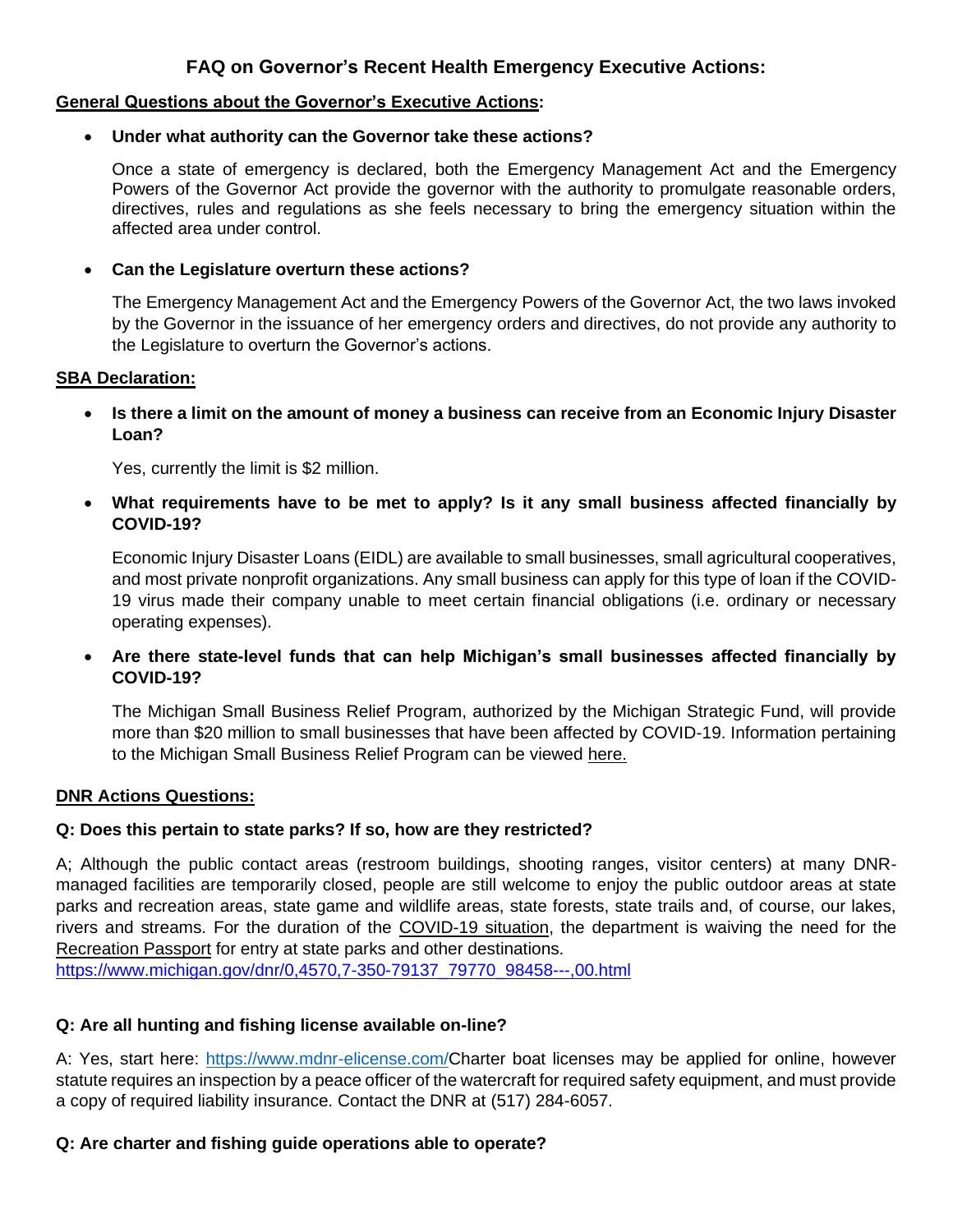A: Charter and fishing guide operations that involve boats, canoes and other marine vessels are not currently permitted. However, under provisions detailed in Executive Order 2020-70, these businesses may resume activities on May 7, 2020, provided they:

- Prohibit gatherings of any size in which people cannot maintain six feet of distance from one another.
- Limit in-person interaction with clients and patrons to the maximum extent possible, and barring any such interaction in which people cannot maintain six feet of distance from one another.
- Provide personal protective equipment such as gloves, goggles, face shields, and face masks as appropriate for the activity being performed.
- Adopt protocols to limit the sharing of tools and equipment to the maximum extent possible and to ensure frequent and thorough cleaning of tools, equipment, and frequently touched surfaces.

In addition to the DNR Law Enforcement Division, Michigan State Police and local law enforcement agencies have full authority to enforce the provisions of this order.

# **Executive Order 2020-14 - Property Tax Foreclosure:**

# **Q: If foreclosures resulting from failure to make mortgage payments are still at the discretion of the lending company, what types of foreclosures fall under the extended redemption period?**

A: The foreclosed properties in question are those that are abandoned properties or those that are considered delinquent for taxes, interest, penalties, or fees.

**Q: Although the deadline by which property forfeited to a county treasurer must be redeemed is extended from March 31, 2020 until May 29th or 30 days after the termination of the state of emergency, am I required to show proof that I attempted to contact the county in order to be eligible?** 

A: No, the executive order simply extends the deadline to comply.

# **Executive Order 2020-44 - Enhanced Support for Deliveries**

#### **Q: Who is exempt from the seasonal weight restrictions under Executive Order 2020-44?**

A: Only trucks carrying deliveries covering immediate needs for COVID-19 relief efforts. Those deliveries include, but are not limited to, medical, food supplies and equipment as well as supplies necessary for community safety, sanitation, and the prevention of community transmission of COVID-19.

#### **Q: Do trucks with COVID-19 deliveries still need to have an approved permit for overweight trucks?**

A: Yes. Even though the seasonal weight restrictions have been lifted, companies still need to have a permit issued by local or state authorities before making their trip.

#### **Q: Where does the overweight permit allow drivers to go?**

A: MDOT only approves oversize or overweight permits on state trunklines and does not approve movement on county or city roads. Only local jurisdictions can allow overweight movement on seasonal roads within their municipality. Consequently, multiple permits may be required for a truck to travel with an oversize load.

#### **Executive Order 2020-49 Temporary enhancements to operational capacity and efficiency of health care facilities**

# **Q: Do the emergency certificate-of-need applications only pertain to certificates meeting the COVID-19 concerns?**

A: Certificate-of-need applications, under this EO, can apply to any need from hospitals. However, the department approves/denies applications. As to whether or not the department approves applications unrelated to COVID-19 relief efforts, that is unlikely.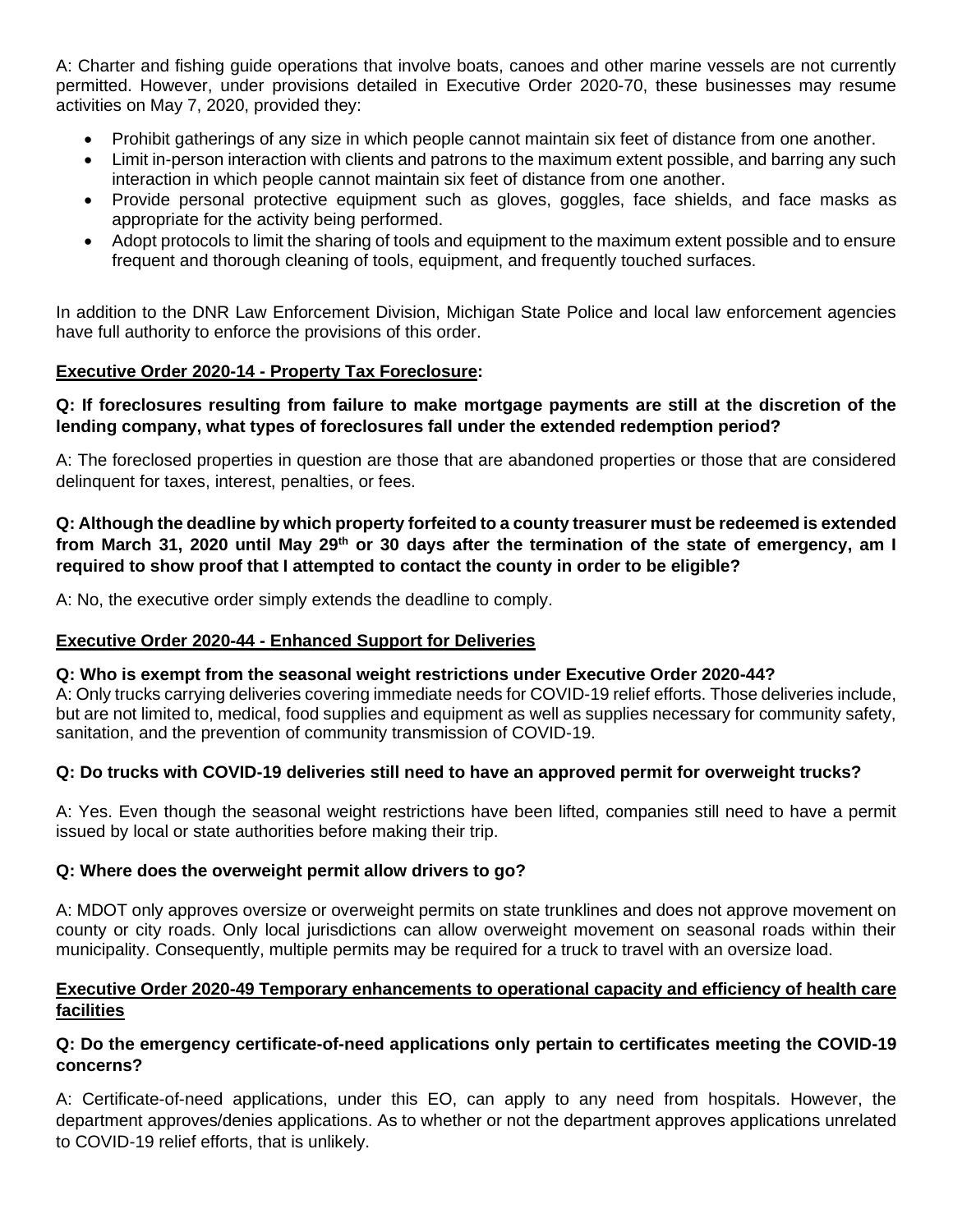## **Q: How exactly does the EO provision allow LARA to apply hours worked responding to the COVID-19?**

A: Hours worked in response to the COVID-19 pandemic are applicable to towards continuing education requirements (CE). Consequently, if a worker has not yet fulfilled their CE requirements, their time spent toward the COVID-19 crisis would count toward the missing CE requirements.

# **Executive Order 2020-50 Enhanced protections for residents and staff of long-term care facilities during the COVID-19 pandemic**

#### **Q: Is a long-term care facility required to transfer a resident who experiences a medical status change to the hospital, if the resident has a do not resuscitate order as part of their advance directive?**

A: No. Nothing in Executive Order 2020-50 requires anyone to disregard the instructions of an advance directive, including a do not resuscitate order.

# **EO 2020-65 K-12 Education for the remainder of the 2019-2020 school year**

#### **Homeschooling**

**Q: Does the order's suspension of in-person instruction prohibit homeschooling?**

A: No

# **Suspending In-Person Instruction**

**Q: Can school districts resume in-person instruction if the State of Emergency ceases before the end of the scheduled 2019-2020 school year?**

A: Yes.

# **Q: Under the order, are districts allowed an additional five professional development days despite having used them through the 2019-2020 school year?**

A: Yes.

# **Q: Does Executive Order 2020-35 impact "virtual", cyber, or otherwise 100% online schools?**

A: No. These schools should continue to educate students in the manner the schools had been operating before the public health emergency.

# **Q: Does Executive Order 2020-35 address programs like GSRP, Early On, Early Childhood Special Education, or Home Visiting Programs that may be operated by school districts?**

A: No. The order does not explicitly address programs like GSRP, Early On, Early Childhood Special Education, or Home Visiting Programs that may be operated by school districts. These programs should comply with previous and forthcoming applicable state and federal guidance in terms of continuing programming for young children.

#### **Continuity of Learning & COVID-19 Response Plan**

# **Q: May a school district retain a student who has the capability of participating in the continuity of learning plan but does not participate?**

A: Under the order students must not be penalized for an inability to participate in the Continuity of Learning and COVID-19 Response Plan. The manner in which grades are assigned or credits are awarded is a local decision.

#### **Q: Are districts required to continue to pay third-party contracted employees and vendors?**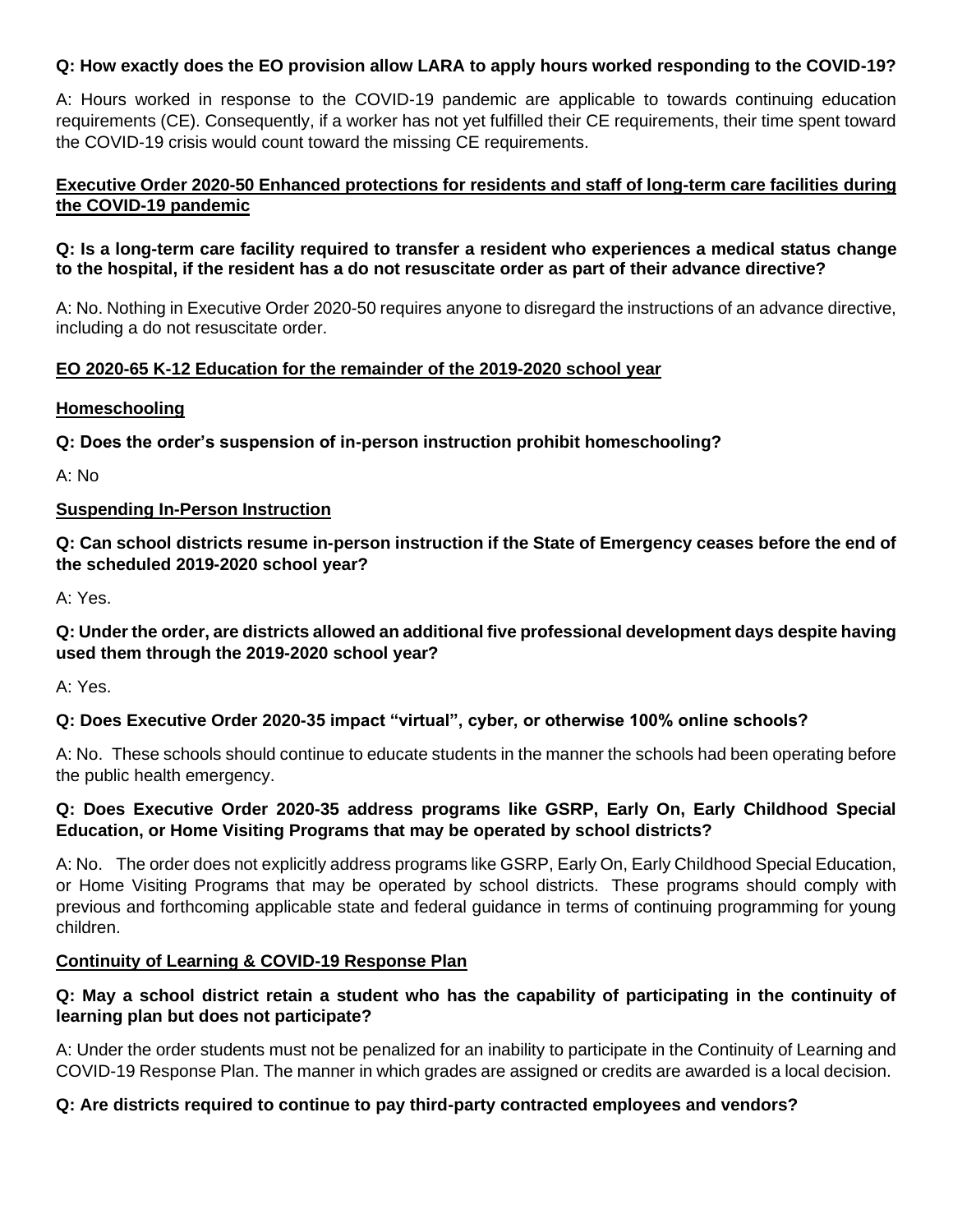A: In general, no. However, districts should review their contractual obligations in making this assessment. Districts should consider paying contractors/vendors if they are able to meaningfully contribute to the Continuity of Learning and COVID-19 Response Plan.

# **Q: Are GSRP or other early childhood educators impacted by this Order?**

A: No. However, districts may consider including these programs in their Continuity of Learning and COVID-19 Response Plans.

# **Q: Are districts required to pay stipends to teachers/staff for work not performed?**

A: It depends. Districts should review collective bargaining agreements in making this determination.

# **Q: Are districts required to pay staff funded by revenue other than state or federal funds?**

A: In general, no. However, districts should review their contracts and collective bargaining agreements in making this assessment. Districts should consider paying these staff if they are able to meaningfully contribute to the Continuity of Learning and COVID-19 Response Plan.

# **Q: What does "collaborate" mean for the purposes of Executive Order 2020-35?**

A: Continuity of Learning and Covid-19 Response Plans should not be considered "pilot programs." District administrators shall collaborate with school board members, teachers and staff, and any representatives of staff in a meaningful and substantive manner to develop the Continuity of Learning and COVID-19 Response Plan. Continuity of Learning and COVID-19 Response Plans should be consistent with collective bargaining agreements.

# **District employees permitted in district buildings**

# **Q: Can districts require in-person work?**

A: It depends. Districts should promote remote work to the fullest extent possible and may only require employees and contractors to work on-site if in-person work is absolutely necessary to conduct minimum basic school operations or facilitate Continuity of Learning and COVID-19 Response Plan. All in-person work should be consistent with the guidelines set out section 3 of the order.

# **Q: Do the limitations on in-person instruction prohibit a teacher from visiting a pupil so long as they maintain social distancing requirements?**

A: In-person instruction, including visits with social distancing, should be avoided whenever possible.

# **Q: Can districts begin or continue school construction projects?**

A: In general, no. While some limited forms of construction are permissible under Executive Order 2020-59, "Stay Home Stay Safe" or any order that may follow, school construction projects do not generally qualify under these limited circumstances. However, emergency maintenance and repairs are permitted to restore functionality of district buildings.

For constructions projects that have already begun, workers are only permitted to preserve the current condition of the project, such as putting in place temporary security and weatherization measures. All other in-person work on school construction projects must cease until the restrictions of the order are lifted and normal operations resume.

#### **Implementation**

# **Q: Can a district extend this school year (2019-20) and/or start next school year earlier than anticipated (2020-21)?**

A: Yes. Under Executive Order 2020-35, districts may choose to adopt a balanced calendar (or year-round) instructional program for the remainder of the 2019-20 school year and/or for the 2020-21 school year, including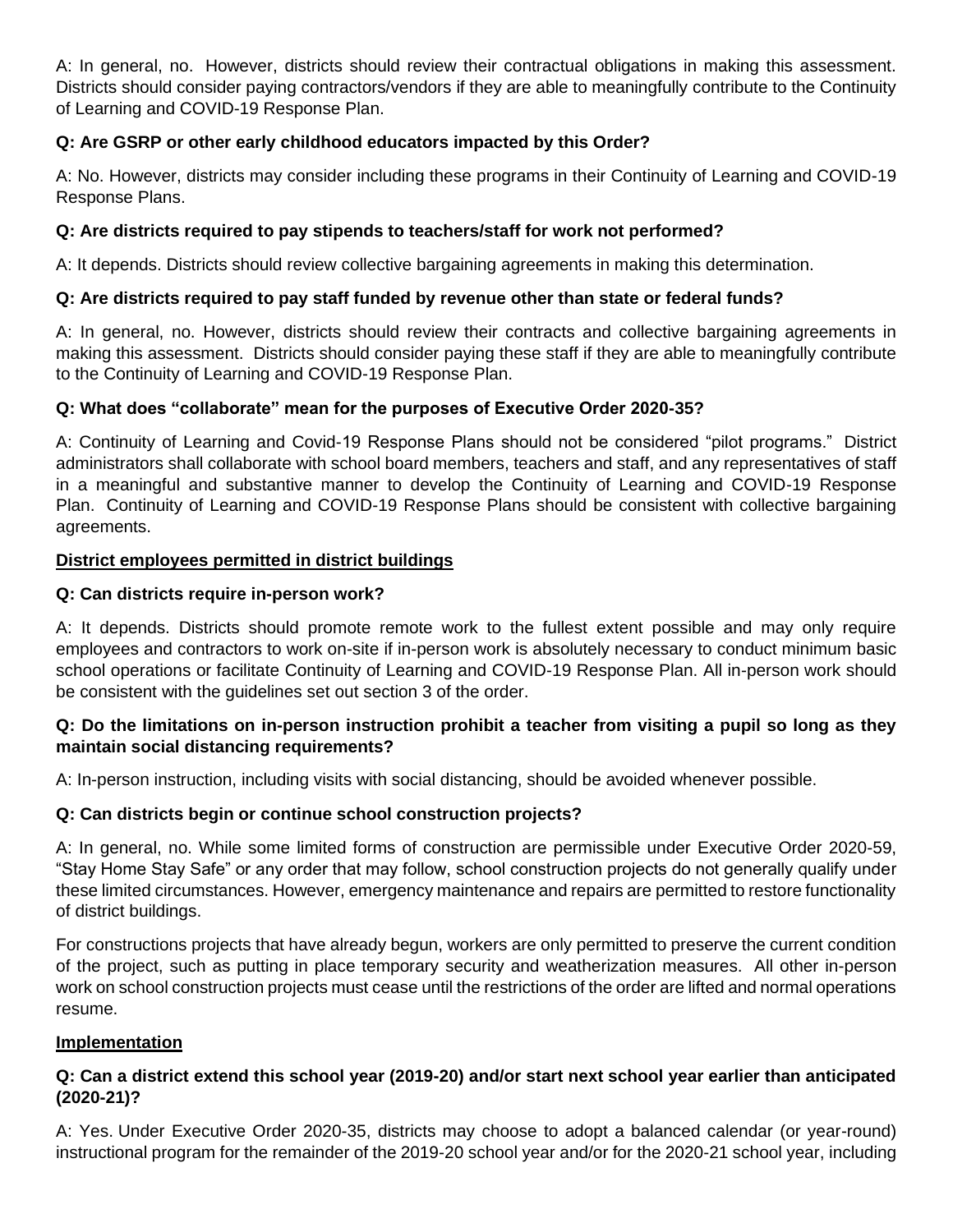starting the 2020-21 school year before Labor Day without requesting an additional waiver. Districts that do not exercise this option should not "end" their Continuity of Learning and COVID-19 Response Plan before their previously adopted school year end date. These decisions are subject to collective bargaining.

# **Q: May school districts donate materials and supplies to community organizations, even if those supplies were purchased with state funds?**

A: Yes, districts may donate PPE (gowns, gloves, masks), supplies (cleaning/disinfectant supplies, hand sanitizers, and other materials) to organizations in their community that need.

## **EO 2020-69 Temporary restrictions on the use of places of public accommodation**

#### **Q: Whether Executive Order 2020-69 applies to cigar bars and hookah lounges such that they cannot permit on-site consumption of tobacco products by patrons**

A: The Executive Order specifically prohibits on-site consumption at hookah bars, cigar bars, and vaping lounges per section 1(c).

# **Q: Does this Executive Order prohibit drive-in movie theatres from being open?**

A: The Executive Order prohibits all theatres from being open, including drive-in movie theatres.

# **Q: Are all libraries closed?**

A: All libraries are closed including college and university libraries.

# **Q: Can gyms that offer service by private appointment remain open?**

A: All gyms are included in the definition of public accommodation under this Executive Order and are closed to ingress, egress, use, and occupancy by members of the public, including for private appointments.

#### **Q: Are transit employees, truck drivers, first responders, mail carriers, and sanitation workers considered members of the public under Executive Order 2020-69?**

A: For purposes of Executive Order 2020-69, transit employees, truck drivers transporting for critical infrastructure purposes, police officers, fire fighters, emergency medical technicians, mail carriers, and sanitation workers entering an open place of public accommodation are not "members of the public" if they are on duty and entering solely for the purpose of using restroom facilities.

#### **EO 2020-70 Stay at Home Extension**

#### **Q: How does this order impact custody agreements / how does this order impact parents' visits with their children placed in foster care?**

A: Under section 7(b)(4) of the order, individuals may travel as required by law enforcement or a court order, including the transportation of children pursuant to a Friend of the Court custody agreement. Court-ordered parent-child visits related to a child custody arrangement continue, but these visits need not always be in person. Alternatives including telephone and videoconference are acceptable.

Visits between a child and parent while a child resides in foster care should be conducted by telephone and videoconference or other such technology, whenever possible. Under section 7(a)(12) of the order, travel is permissible to visit a child in out-of-home care, or to facilitate a visit between a parent and a child in out-of-home care, when there is agreement between the child placing agency, the parent, and the caregiver about a safe visitation plan. When agreement cannot be reached by all three parties, exception requests must be approved by the Executive Director of the Children's Services Agency. In-person visits at a child caring institution need not occur unless a court order requires in-person contact to occur and it can be safely facilitated.

#### **Q: Can pet grooming services be provided?**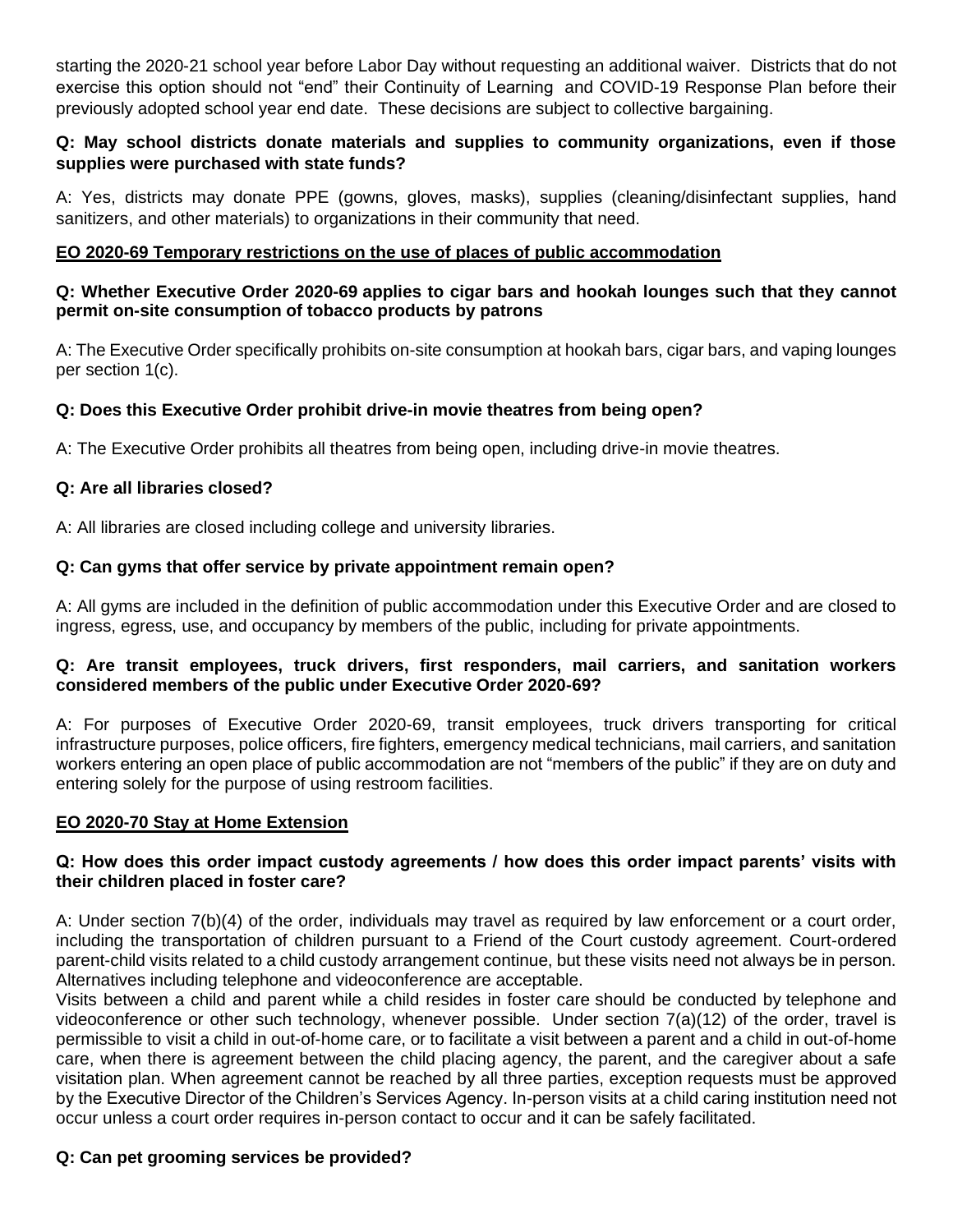A: No. Grooming supplies may be sold by any store remotely for curbside pickup or delivery, and may also be sold in-store by stores that also sell necessary supplies (such as grocery stores). Grooming services, however, remain prohibited because they require in-person work not permitted by the order.

# **Q: Are in-person collection activities such as repossession included in the definition of financial services for the purposes of Executive Order 2020-70?**

A: No.

# **Q: Are funerals allowed under Executive Order 2020-70?**

A: Yes. Under the order people may leave their home to attend a funeral, provided that no more than 10 people are in attendance. This applies to all funeral-related activities.

#### **Q: Does Executive Order 2020-70 restrict the exercise of tribal treaty rights?**

A: No. Executive Order 2020-70 does not restrict activities by tribal members to exercise their federal treaty rights within the boundaries of their treaty territory (also known as "ceded territory"). These activities may be subject to restrictions imposed by tribal authorities.

# **Q: Are stores prohibited from advertising under Executive Order 2020-70?**

A: No.

**Q: Does traveling to and attending a religious service in a parking lot of a place of religious worship with congregants remaining in their own vehicles constitute an activity subject to penalty under section 20 of the order?**

A: No.

# **Q: Can vehicles under an existing contract be delivered to police departments?**

A: Yes. Workers at auto dealerships are allowed to leave the home for work as necessary to facilitate remote transactions and to deliver cars to customers. Under the order, all work must be carried out remotely to the greatest extent possible, and any in-person work that is permitted must be done in accordance with the mitigation measures required under section 11 of the order.

#### **Q: Does Executive Order 2020-70 prohibit persons from engaging in outdoor activities that are protected by the First Amendment to the United States Constitution?**

A: No. Persons may engage in expressive activities protected by the First Amendment within the State of Michigan, but must adhere to social distancing measures recommended by the Centers for Disease Control and Prevention, including remaining at least six feet from people from outside the person's household.

#### **Q: May a company that performs oil changes and other routine automotive maintenance services provide those services in person to the public?**

A. Yes. Workers that provide auto repair and maintenance services constitute critical infrastructure workers and may perform that work in person as needed. All work under the order must be performed remotely to the greatest extent possible, and any in-person work must be done in accordance with the mitigation measures required under section 11 of the order.

#### **Q: Can security companies and security guards continue to operate?**

A: Under the order, workers are permitted to leave their home for work if their in-person presence is strictly necessary to conduct the minimum basic operations of a business under section 4(b) of the order, which includes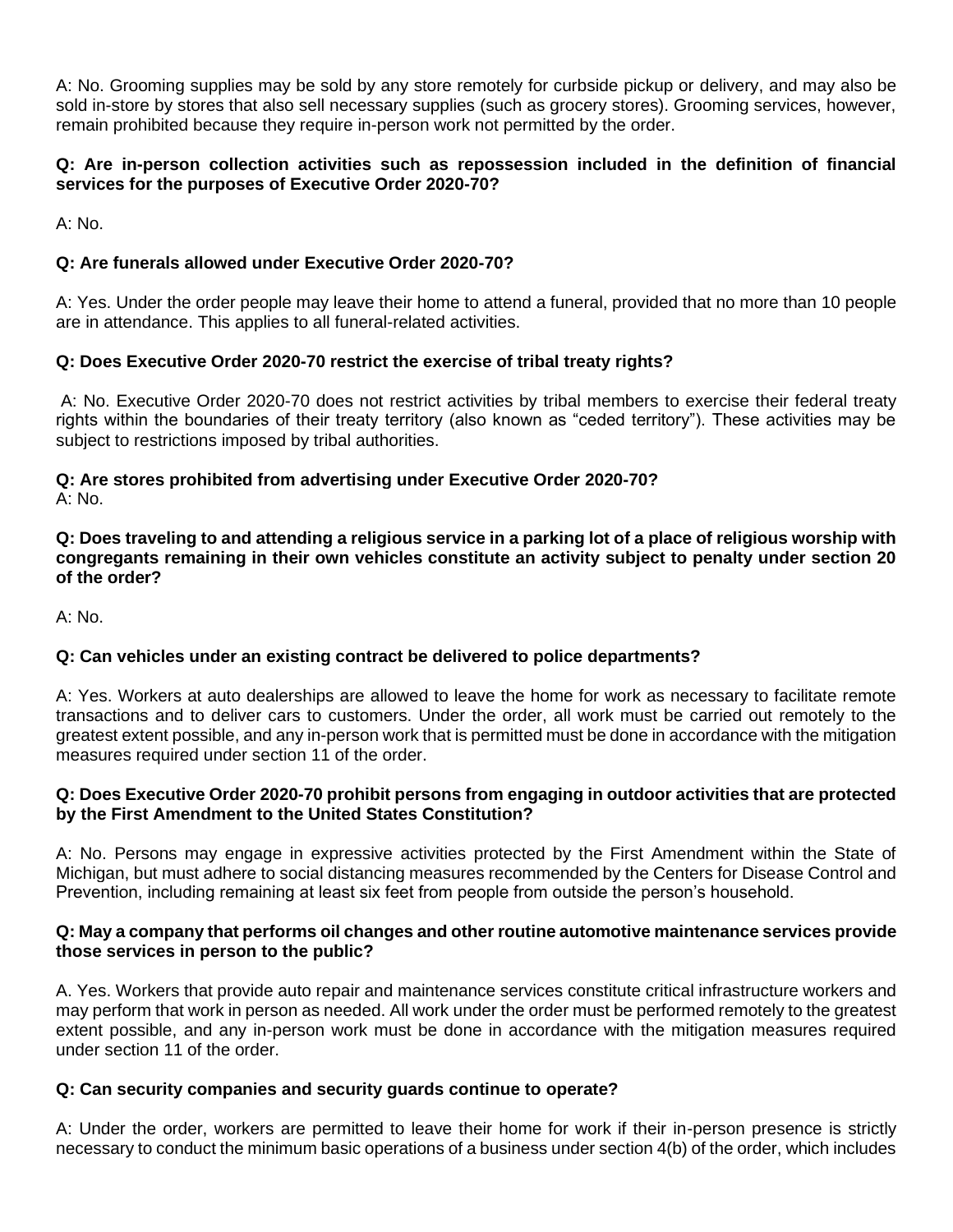ensuring security. Some security workers may also constitute critical infrastructure workers under section 8 or section 9(b) of the order. Security workers who have been properly designated for in-person work under any of these criteria may leave their home to perform that work as needed. All work under the order must be performed remotely to the greatest extent possible, and any in-person work must be done in accordance with the mitigation measures required under section 11 of the order.

# **Q: Can law firms, attorney offices and legal aid clinics continue in-person activities?**

A: Generally, no. Attorneys do not constitute "critical infrastructure workers" and thus may not leave their homes for work unless, under section 9(d) of the order, they are "provid[ing] food, shelter, and other necessities of life for economically disadvantaged or otherwise needy individuals, individuals who need assistance as a result of this emergency, and people with disabilities." This is a tightly circumscribed category that captures only work that must be carried out in person and is absolutely necessary to assist those with a genuine and emergent need. All work under the order must be performed remotely to the greatest extent possible, and any in-person work must be done in accordance with the mitigation measures required under section 11 of the order.

# **Q: Is bottle return an essential service?**

A: Although bottle return services are often located within grocery and convenience stores, they are not considered critical infrastructure. There will be no change in the deposit collected at the time of purchase during this temporary suspension of bottle return services.

# **Q: Does in-person work that is essential to sustain or protect human life also include in-person work to prevent severe psychological harm?**

A: Yes.

# **Q: Are automotive dealership workers considered critical infrastructure under Executive Order 2020- 70?**

A: Under Executive Order 2020-70, showrooms of automotive dealerships are closed, but the automotive repair and maintenance components of a dealership can remain open for in-person work. Additionally, workers at auto dealerships who are necessary to facilitate remote and electronic sales or leases, or to deliver automobiles to customers are permitted. All work under the order must be performed remotely to the greatest extent possible, and any in-person work must be done in accordance with the mitigation measures required under section 11 of the order.

# **Q: Are childcare workers considered critical infrastructure employees?**

A: Childcare workers are considered critical infrastructure workers but only to the extent necessary to serve the children or dependents of critical infrastructure workers, workers who conduct minimum basic operations, workers who perform necessary government activities, or workers who perform resumed activities, as defined under the order.

#### **Q: Under the Stay Home, Stay Safe Executive Order, can school districts continue to provide food service for students?**

A: Gov. Whitmer is committed to ensuring that Michigan students have access to the food they need during the COVID-19 pandemic. Under the governor's executive order, K-12 school food services are considered critical infrastructure and should continue.

# **Q: Do I need to carry credentials or any paperwork that indicates I've been designated a critical infrastructure employee or to travel to and from my home or residence?**

A: No, there is not a requirement under Executive Order 2020-70 to carry credentials or paperwork with you under any circumstance.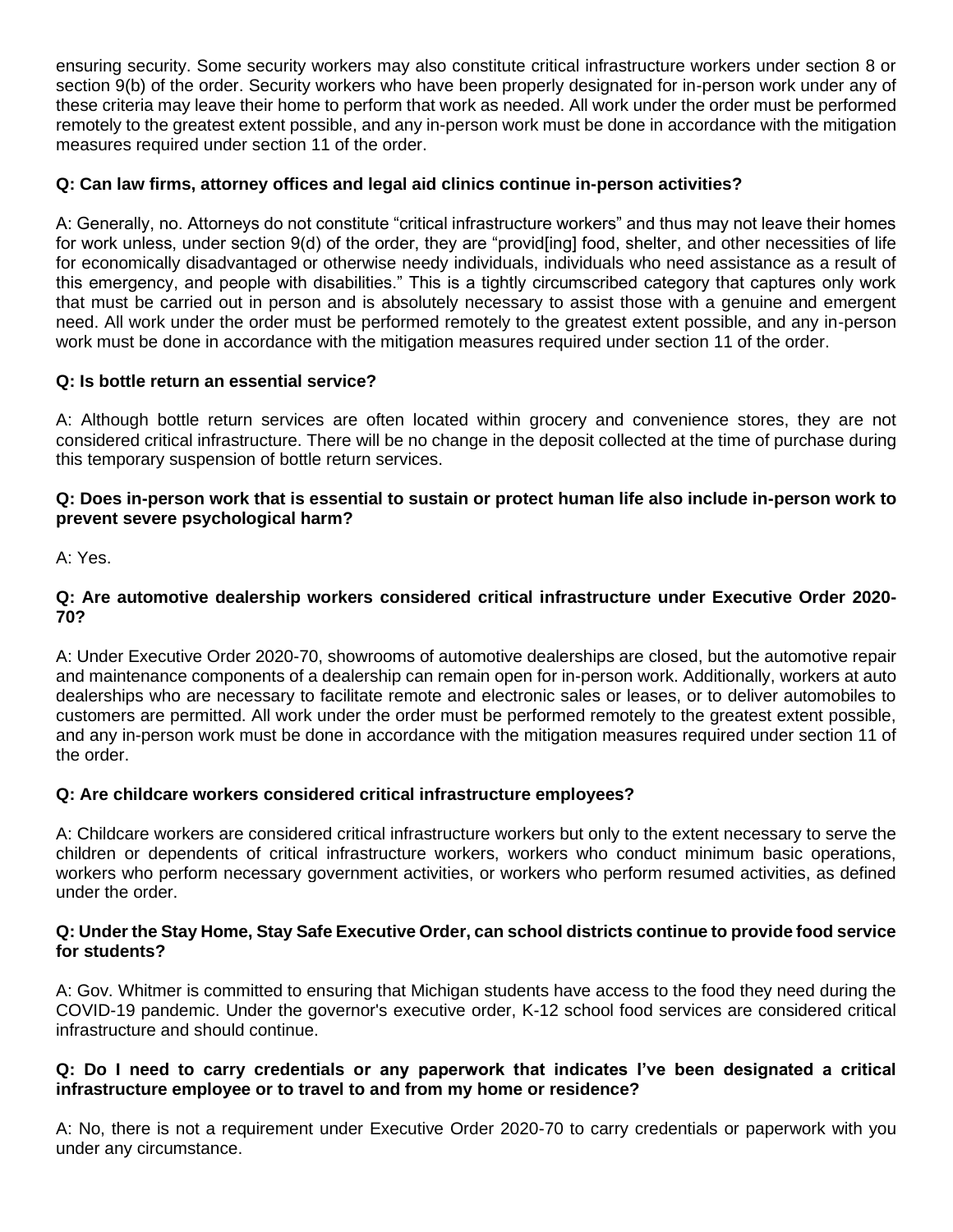# **Q: Can hardware stores remain open?**

A: Yes. Workers at hardware stores are considered part of the critical infrastructure workforce. Under the order, all work must be carried out remotely to the greatest extent possible, and any in-person work that is permitted must be done in accordance with the mitigation measures required under section 11 of the order. Stores must also adhere to the additional requirements imposed by section 12 of the order.

#### **Q: Are tobacco shops, cigar bars, vape shops, and hookah lounges able to stay open to the public under EO 2020-70?**

A: No, employees at these businesses are not critical infrastructure workers, and they may not be designated to leave their homes to provide goods or services to the public. As needed, however, a business may designate workers to leave their homes for work if their in-person presence is strictly necessary to conduct the minimum basic operations listed in section 4(b) of the order. Minimum basic operations do not include serving members of the public. Under the order, all work must be carried out remotely to the greatest extent possible, and any inperson work that is permitted must be done in accordance with the mitigation measures required under section 11 of the order.

# **Q: May members of the media continue to have access to the station to relay news?**

A: Yes. Employees responsible for disseminating news are "critical infrastructure workers," as indicated in section 8(h) of the order, and they may be designated to leave their homes for that work as needed. Under the order, all work must be carried out remotely to the greatest extent possible, and any in-person work that is permitted must be done in accordance with the mitigation measures required under section 11 of the order.

#### **Q: Are massage spas allowed to be open to provide services to members of the public under the Executive Order?**

A: No, employees at these businesses are not critical infrastructure workers, and they may not be designated to leave their homes to provide services to the public. As needed, a business may designate workers to leave their homes for work if their in-person presence is strictly necessary to conduct the minimum basic operations listed in section 4(b) of the order. Minimum basic operations do not include serving members of the public. A business may also designate workers whose in-person presence is necessary to process and fulfill remote orders for any goods (but not services) that the business may offer, via delivery or curbside pickup. Under the order, all work must be carried out remotely to the greatest extent possible, and any in-person work that is permitted must be done in accordance with the mitigation measures required under section 11 of the order.

#### **Q: Do businesses or operations who employ critical infrastructure workers still need to designate suppliers, distribution centers, or service providers in order to keep them in operation?**

A: No. Suppliers, distribution centers, and service providers that are necessary to critical infrastructure work can now designate their own workers as critical infrastructure workers. They may do so, however, only to the extent necessary to support critical infrastructure work up the supply chain. They may also designate workers whose in-person presence is necessary to conduct minimum basic operations or to process and fulfill remote orders for curbside pick-up or delivery. If a worker is not needed in person to support such work, he or she may not be designated.

#### **Q: Does the order prohibit a recreational ride on a motorcycle?**

A: No. Like all outdoor recreational activity, however, it must be done in a manner consistent with remaining at least six feet from people outside the individual's household, and riders are strongly encouraged to follow all other mitigation measures recommended by the CDC to suppress the spread of COVID-19.

#### **EO 2020-72 Temporary restrictions on entry into health care facilities, residential care facilities, congregate care facilities, and juvenile justice facilities**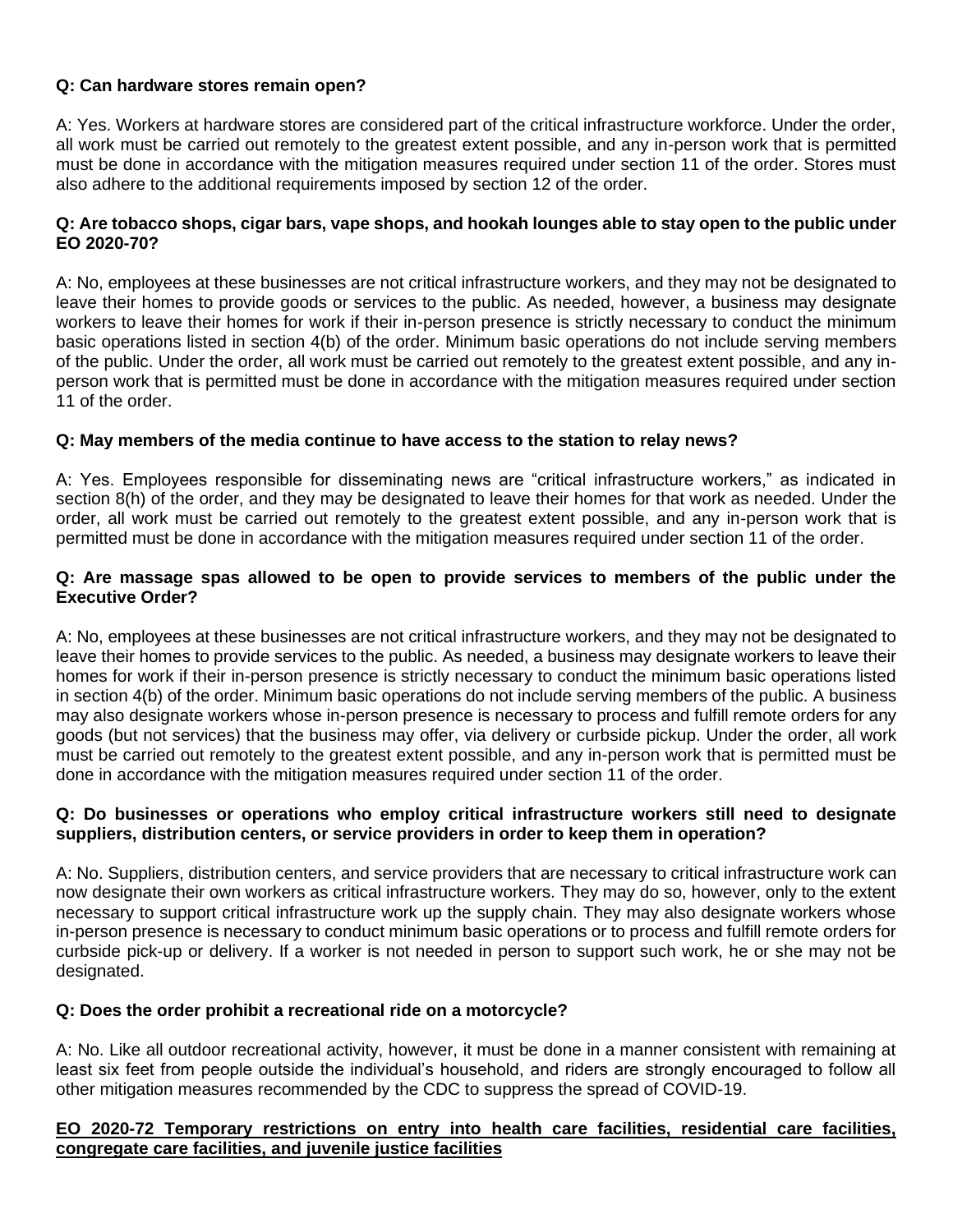# **Q: Are physician-owned medical practices subject to Executive Order 2020-72?**

A: Any place that offers healthcare services is considered a healthcare facility and is subject to Executive Order 2020-07.

## **Q: Are home health workers subject to Executive Order 2020-72?**

A: If a home health worker is necessary for "the provision of medical care or the support of activities of daily living," and is seeking entry into a health care facility, residential care facility, congregate facility, or a juvenile justice facility, then they may enter the facility as long as they have a health evaluation completed.

Otherwise, if a home health care worker is seeking entry into a home for the purposes of medical treatment, they would not be subject to this executive order.

#### **Q: What does "in contact with" mean for health care workers who are treating COVID-19+ patients?**

A: Contact for the purposes of healthcare exposures is defined as follows: a) being within approximately 6 feet (2 meters), of a person with COVID-19 for a prolonged period of time (such as caring for or visiting the patient; or sitting within 6 feet of the patient in a healthcare waiting area or room); or b) having unprotected direct contact with infectious secretions or excretions of the patient (e.g., being coughed on, touching used tissues with a bare hand).

#### **Q: Can the partner and or doula of a laboring mother be allowed to accompany her during admission for labor and for a period after birth, so long as that individual successfully passes the health evaluation?**

A: Yes, labor qualifies as an exigent circumstance under this order. Therefore, a partner and doula may accompany a laboring mother, if they pass the health evaluation required by section 2.

#### **Q: Does this executive order apply to medical and nursing students?**

A: They are not prohibited from entry under section (1) of this order but are subject to the requirements of section  $(2).$ 

#### **EO 2020-73 Temporary relief from certain credentialing requirements for motor carriers transporting essential supplies, equipment, and persons**

#### **Q: Does the order waive credentialing requirements for Michigan-based motor carriers operating in other states or IFTA jurisdictions?**

A: No. The motor carrier credentialing requirements imposed by other IFTA jurisdictions are not affected by this order. Therefore, Michigan-based interstate motor carriers traveling outside of Michigan must follow the laws, regulations, and administrative requirements of the IFTA jurisdictions in which they travel. Michigan-based interstate motor carriers seeking information on similar waivers granted by other IFTA jurisdictions are encouraged to visit the following website: **https://www.iftach.org/bulletins/Covid-19.php**.

#### **Q: Does this order allow a motor carrier to operate unsafe vehicles on Michigan roads?**

A: No. This order does not suspend any section of the Michigan vehicle code, Motor Carrier Act, or any other laws or rules regarding motor vehicles including registration, weight limitations, or insurance.

#### **Q: Does this order allow a motor carrier to ignore laws and rules requiring safe working conditions for commercial truck drivers?**

A: No. This order does not suspend any section of the Michigan occupational safety and health act or any other laws or rules that govern worker safety and working conditions.

#### **Q: Does this order allow a motor carrier to employ unlicensed drivers to operate motor vehicles on Michigan roads?**